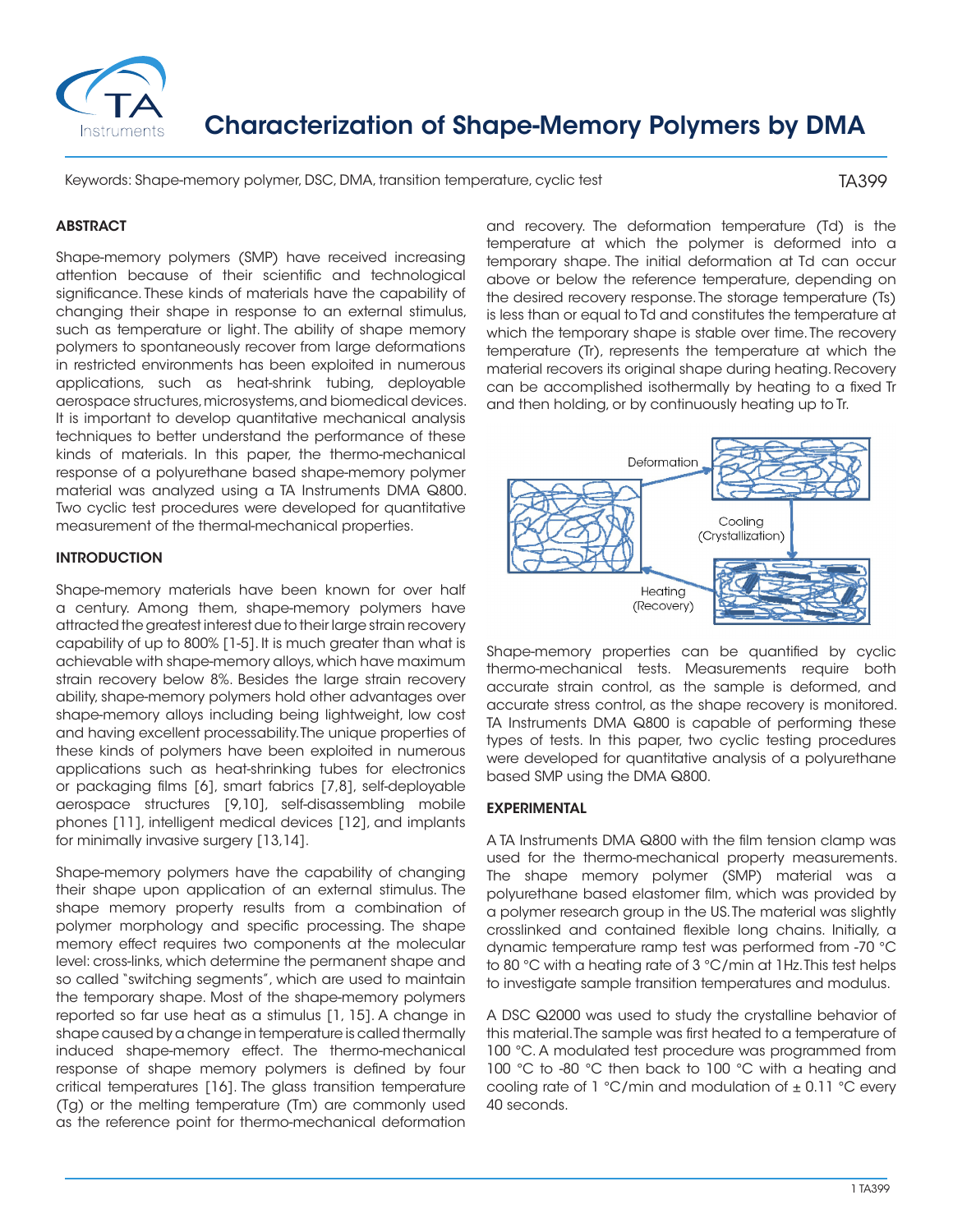

The thermo-mechanical cyclic tests were designed using Tm as the reference temperature. Two different cyclic test methods, a control strain method and a control force method, were designed using the DMA Q800 with the Q-series control software. Both methods are commonly used for analyzing the deformation-recovery properties of the SMPs. One can choose the method which is closest to the real application.

The control strain cyclic test was designed under DMA strain rate mode. As shown in figure 1, the sample is pre-heated to 70 °C, and then a large strain deformation (i.e. 100% strain) is applied. The strain is then held constant while the sample is cooled down to -10 °C. The strain is then released. The sample is then heated back up to 70 °C again, while the length recovery is monitored. This heat-cool-heat procedure is cycled multiple times.



*Figure 1. Diagram of a control strain cyclic testing on SMP Figure 2. Diagram of a control force cyclic testing on SMP*

The control force cyclic test is designed under DMA controlled force mode. Figure 2 shows the detailed procedure design. The sample is pre-heated to 70 °C. Then a force of 1.5N is applied to the sample. The force is held constant while the sample is cooled down to -10 °C. The force is released and the sample is then heated back up to 70 °C again. The recovery of sample length is monitored. This heat-cool-heat procedure is cycled multiple times.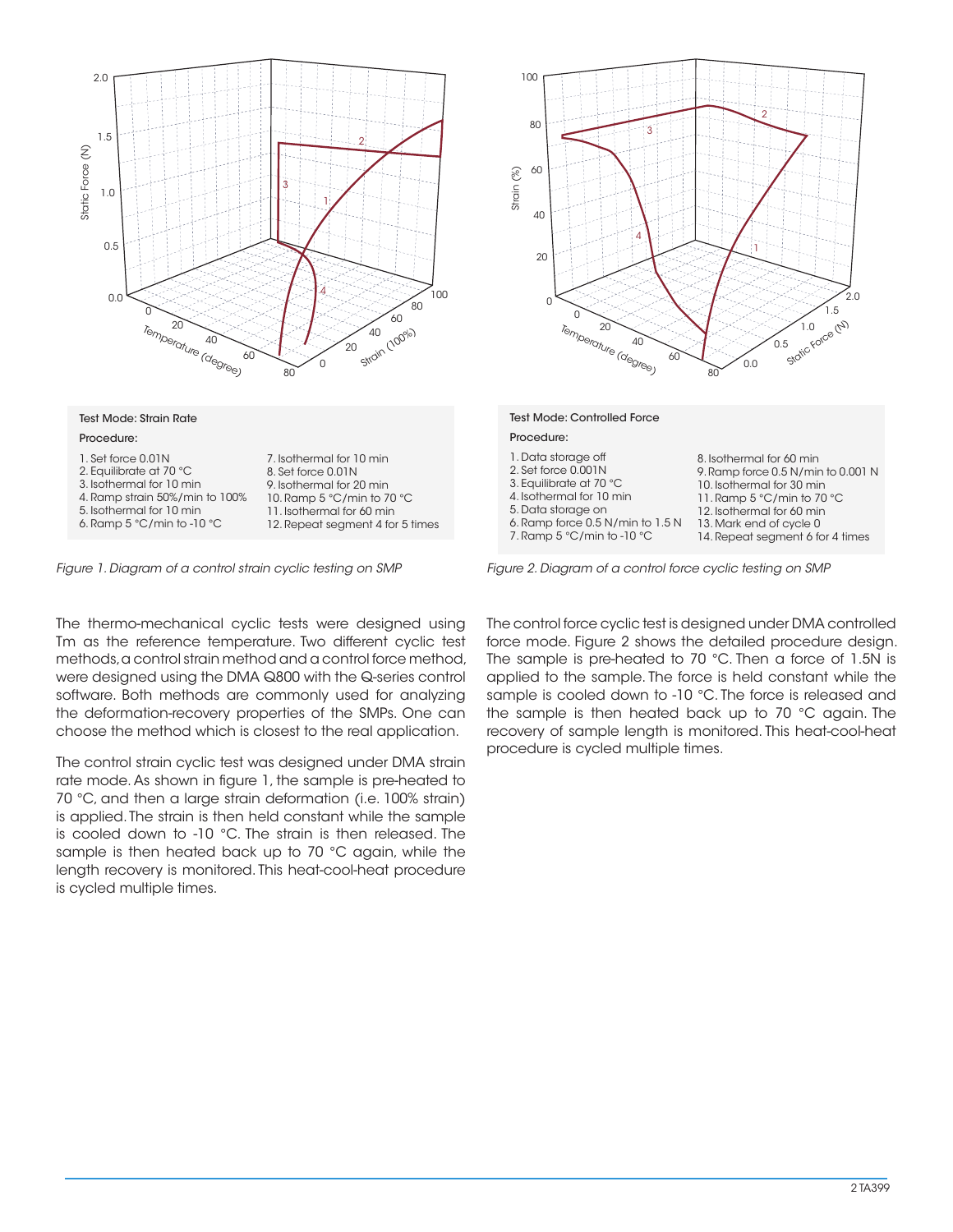#### RESULTS AND DISCUSSIONS

The DSC test results are shown in Figure 3. The sample was initially cooled from 100°C down to -80 °C with a cooling rate of 1 °C/min. An obvious crystallization peak is observed with the peak temperature shown at -11.5 °C in the cooling curve. The formation of the crystal phase inside the SMP material makes it possible to lock the polymer chains into a certain temporary shape. Upon heating, the amorphous phase in the SMP shows a glass transition at temperature of -42° C. The crystal phase started to melt at higher temperature and the melting peak shows at 23.8 °C in the heating curve. All crystals were completely melted at temperature higher than 40 °C.

Figure 4 shows the change of the storage modulus (E') as a function of temperature in a DMA dynamic temperature ramp experiment. The glass transition temperature measured based on the onset of the storage modulus curve showed at - 38.7 °C. Since this material is partially crystallized and slightly crosslinked, the decrease of storage modulus after the Tg was less than two decades. There is a second significant modulus drop which appeared at temperature of 48.3 °C. This decrease of the modulus associates with the melting of the crystal phase inside the polymer. Due to the existence of crosslinking network, after the melting, the material still retains certain mechanical strength. The storage modulus of this material is greater than 5 MPa at temperature greater than 80 °C. Since DSC and DMA use different mechanisms to measure and to describe Tg and Tm, the measurement results are not observed at the exact same temperatures.

Figure 5 shows the results of a six-cycle deformation-recovery test under control strain analysis mode. The sample was initially stretched to a large deformation (i.e. strain of 100%) at a temperature of 70 °C. The Q800 DMA was capable of holding this strain constant while cooling the sample to a lower temperature. At -10 °C, sample started to crystallize. The force that was required to hold a 100% strain decreased significantly. When the force was released to zero at temperature of -10 °C, a slight strain recovery of less than 2% was observed. More than 98% of the deformation was locked in shape. As the sample was heated up to 70 °C, some initial strain increase was observed, which was due to sample thermal expansion. As the temperature was increased up to above 20 °C, a significant strain recovery was observed. During the first deformation-recovery test cycle, the total recoverable strain was 62% while 38% of the deformation was permanent. The percentage of strain recovery can be quantified with the following equation:

$$
R = \left(1 - \frac{\varepsilon_i - \varepsilon_{i-1}}{100 - \varepsilon_{i-1}}\right) * 100\%
$$

Where ε*<sup>i</sup>* is the recoverable strain in each cycle. Based on this calculation, the percentage of strain recovery in the second and third cycle were 94% and 97%, respectively.



*Figure 3. Modulated DSC test (heat-cool-heat) from -80 °C to 100 °C at a rate of 1 °C/min. The cooling heat flow curve (green) and the second heating reversing heat flow curve (blue) are shown in the graph.*



*Figure 4. Dynamic temperature tamp test on Q800. The test was performed at temperature from -70°C to 80°C at a ramp rate of 3°C/ min and frequency of 1Hz.*



*Figure 5. Deformation-Recovery cyclic test under control strain mode.*